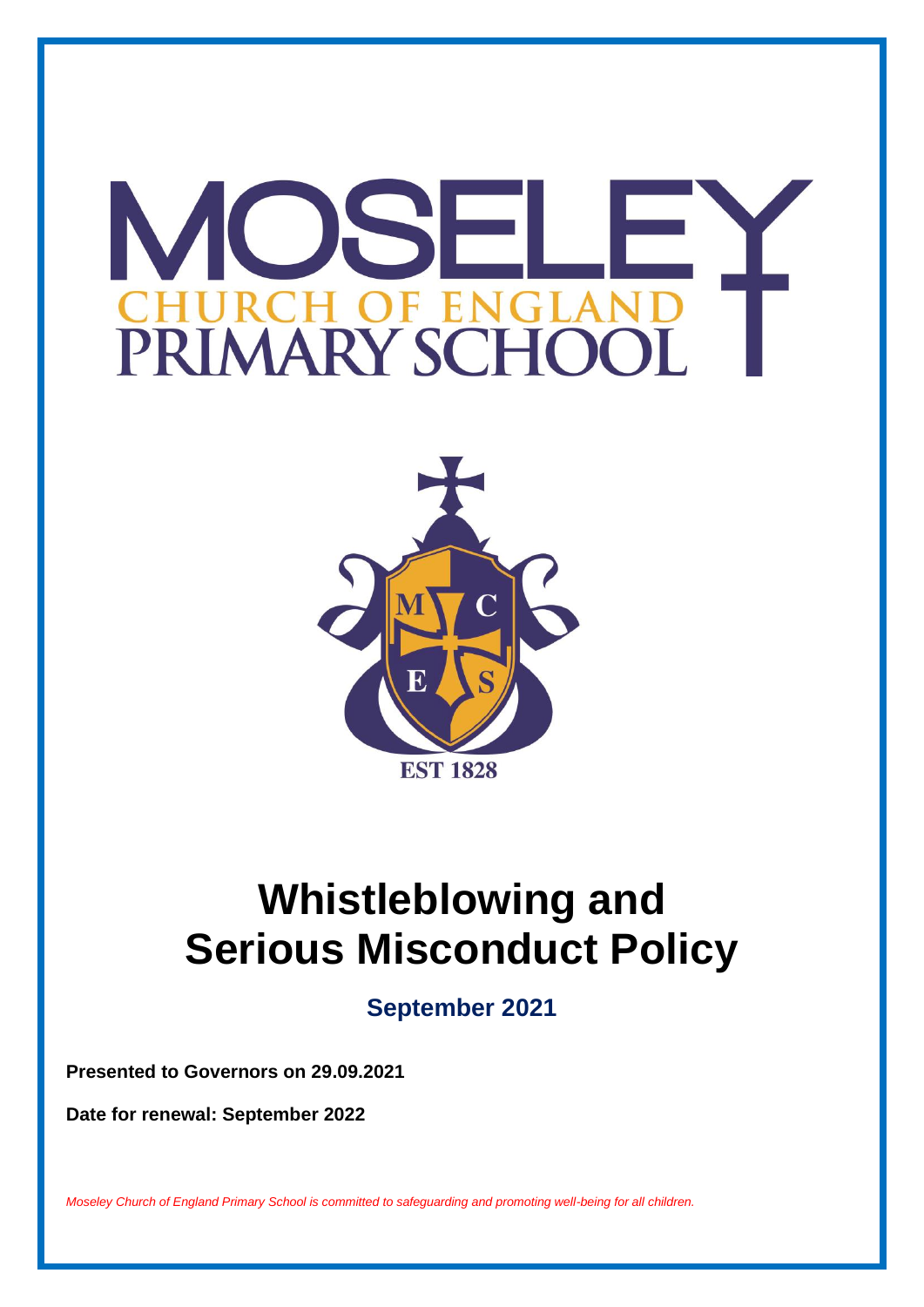#### **MISSION STATEMENT**

Our successful Christian school offers a wide range of exciting and educational opportunities to enhance skills, talents and creativity. The school community appreciates and accepts others, and celebrates the achievements of all. We have supportive and trusting relationships with God and all his children. As a result, we take responsibility and welcome absolutely everyone into a caring and safe environment, where we are all guided to work together.

#### **AIMS OF SCHOOL**

At Moseley C of E Primary School, we want ALL of our children to:

- Have an enthusiasm and thirst for learning
- Have confidence to be themselves and consistently aim high to challenge their potential;
- Have an awareness for the world beyond their own have respect and understanding of others with circumstances different to their own;
- Explore all opportunities provided to discover their talents and abilities;
- To be kind and respectful members of their community:
- Have embedded morals;
- Have fun, good memories of their school life;
- Be inspirational role models.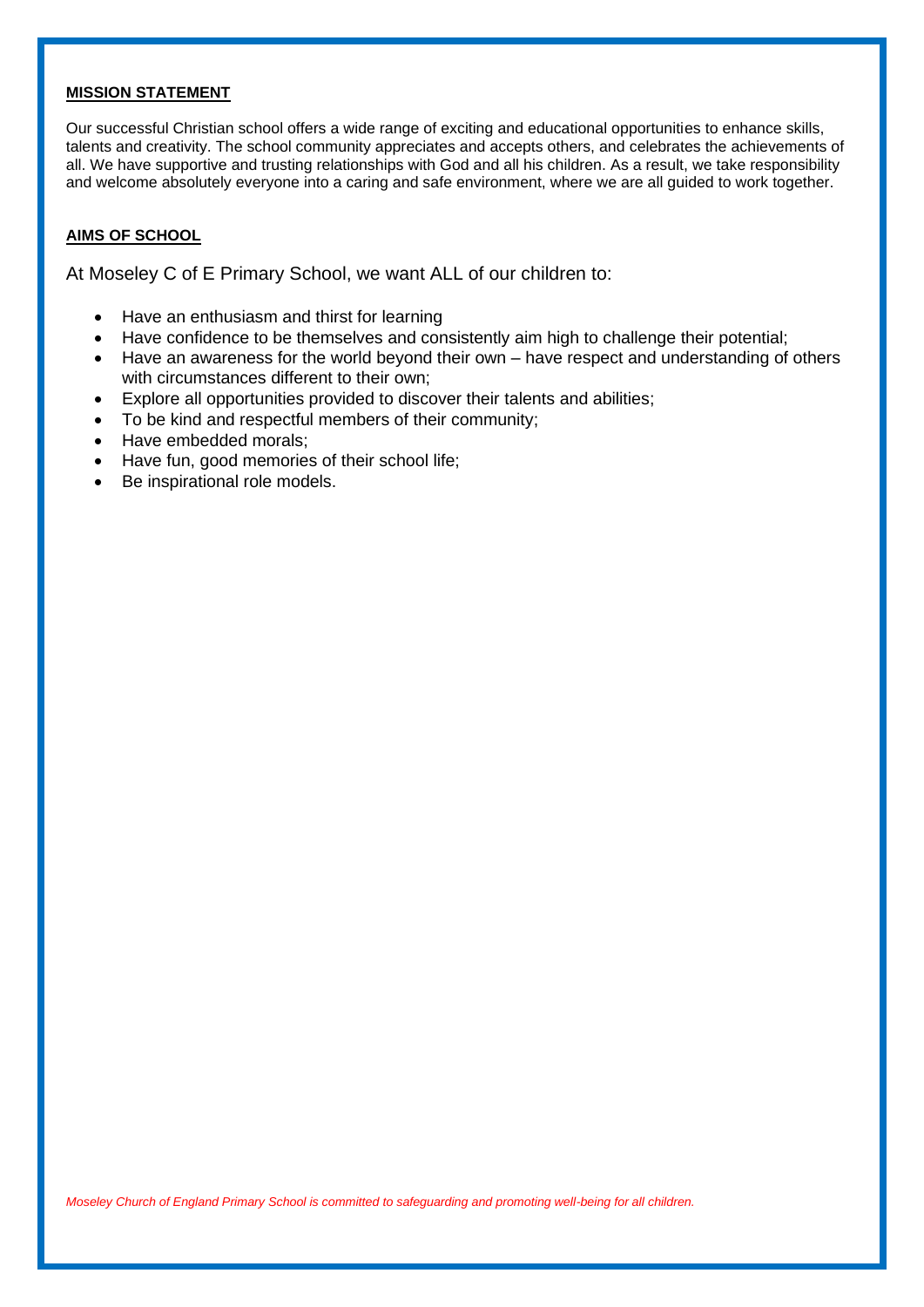# **Contents**

Statement of Intent

- 1. Legal Framework
- 2. Introduction
- 3. Exemptions
- 4. Disclosures made by Birmingham City Council employees, agency staff, and any other individuals working for the Council or Schools supported by the Council
- 5. Protecting an employee whistleblower
- 6. Individuals employed or working in maintained schools
- 7. Academies/ Sixth Form Colleges / Free schools / FE Establishments
- 8. Advice to employees wishing to make a disclosure
- 9. Whistleblowing by members of the public
- 10. How to report an actual or suspected serious misconduct
- 11. How will the Council respond to a disclosure
- 12. Confidentiality and anonymity
- 13. Recording and monitoring complaints

Schedule 1 – Nolan Principles

Schedule 2 – Other organisations or bodies a whistleblowing disclosure can be made to.

Schedule 3 – Complaint Flowchart.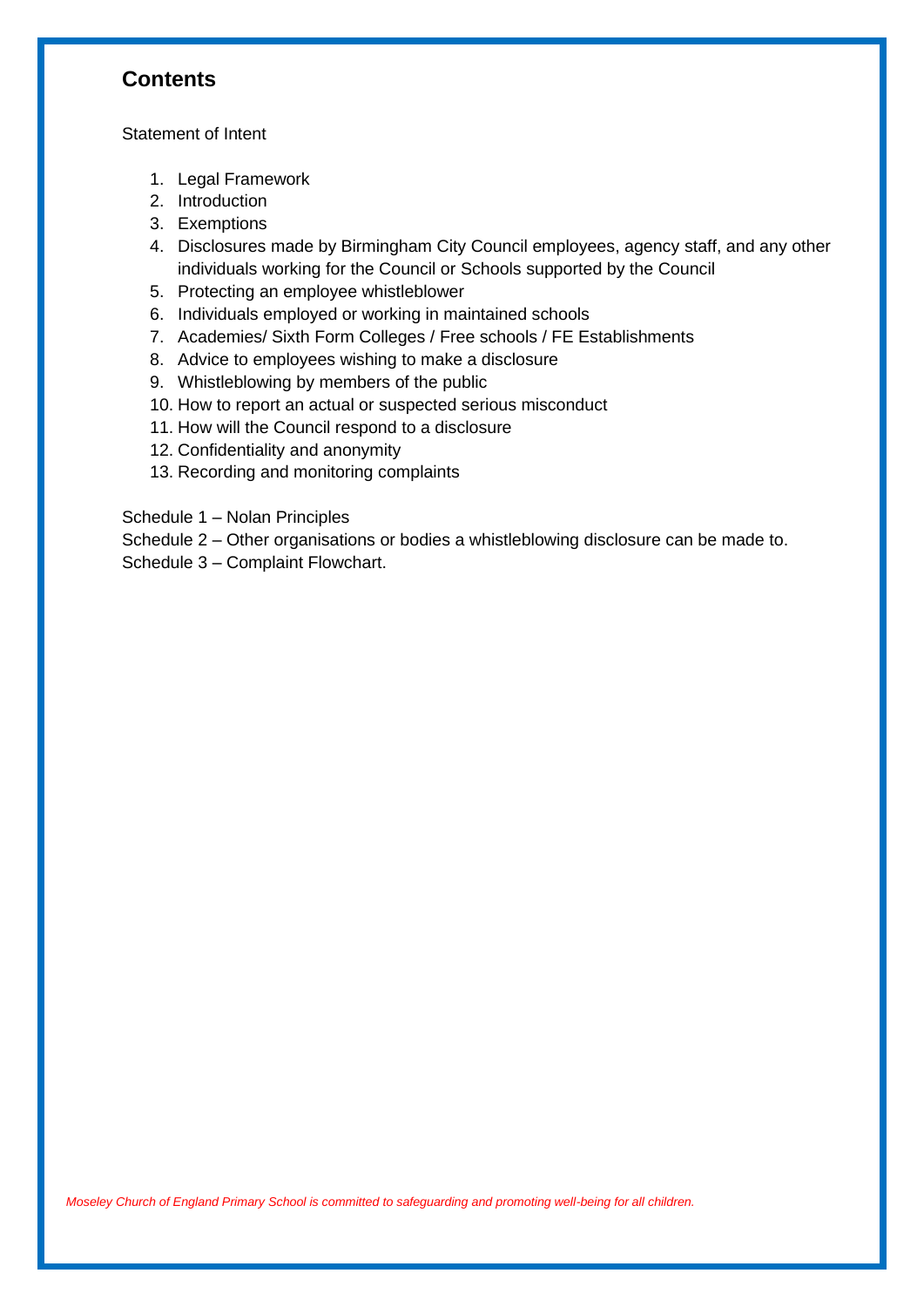## **BIRMINGHAM CITY COUNCIL**

#### **WHISTLEBLOWING & SERIOUS MISCONDUCT POLICY**

#### **Statement of Intent**

Moseley Church of England Primary School is committed to open and honest communication and ensuring the highest possible standards in integrity – we will always treat whistleblowing as a serious matter.

In line with the school's commitment to openness, probity and accountability, members of staff are encouraged to report concerns. This policy will work to ensure that, if an employee sees or suspects that something is wrong, they will raise this with the school. This is known as "blowing the whistle" – a phrase that is used throughout this policy and should be viewed as a positive action of speaking up.

This policy seeks to ensure that any person suspecting malpractice knows how to raise concerns and what procedures are in place to deal with the concern.

Where this policy necessitates personal or special category data to be processed, it will be done so in accordance with the school's Data Protection Policy.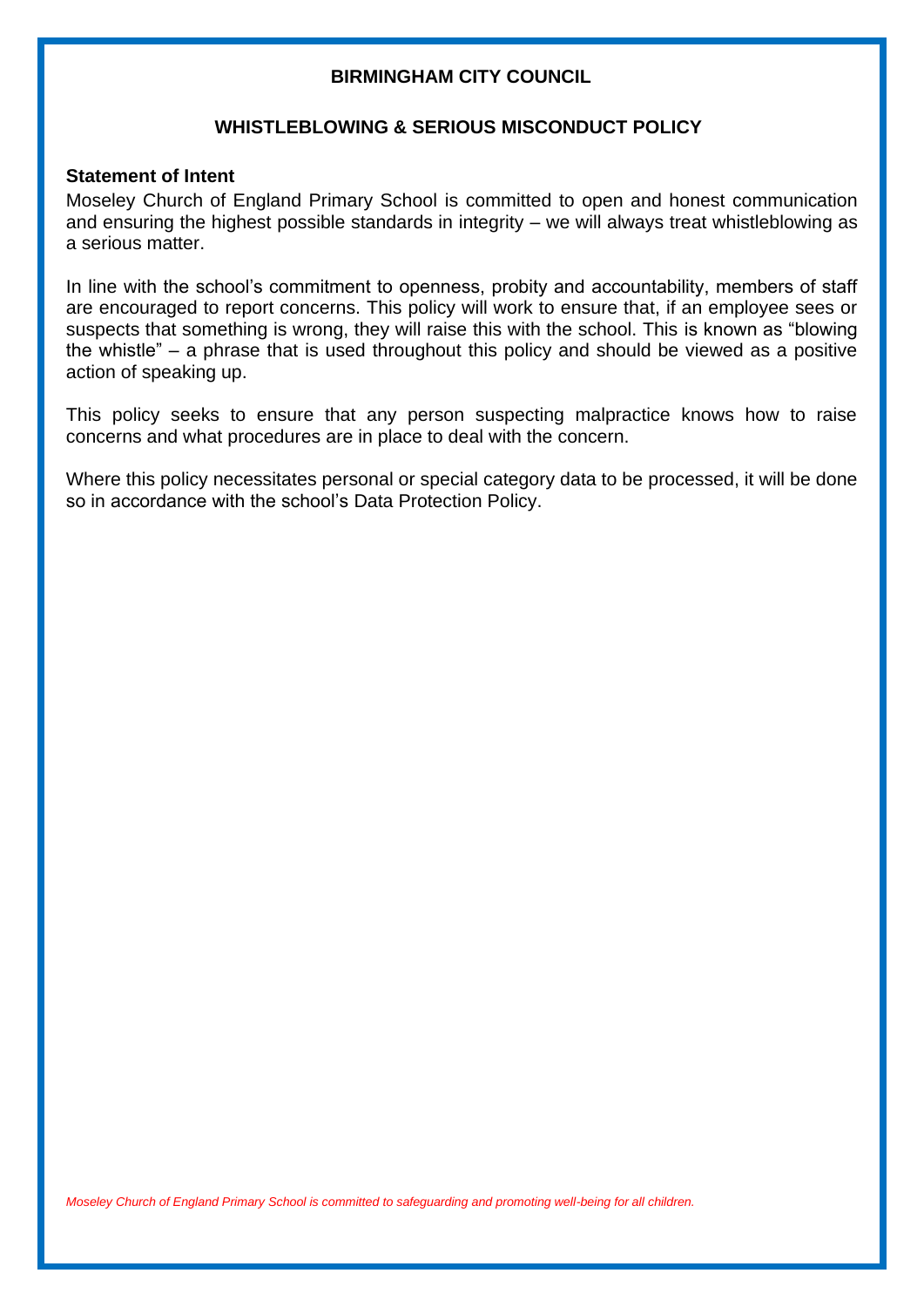## **1.** Legal Framework

- 1.1. This policy has due regard to all relevant legislation including, but not limited to, the following:
	- Public Interest Disclosure Act 1998
	- Employment Rights Act 1996
- 1.2. This policy has been created with regard to the following guidance documents:
	- ESFA (2020) 'Academies financial handbook 2020'
	- GOV.UK (2015) 'Whistleblowing for employees'
	- DfE (2014) 'Whistleblowing procedure for maintained schools'
	- Sir Robert Francis (2015) 'Freedom to speak up report'
- 1.3. This policy operates in conjunction with the following school policies:
	- **Disciplinary Policy and Procedure**
	- **Complaints Procedures Policy**
	- **Data Protection Policy**
	- **Staff Code of Conduct Policy**

## **2. Introduction**

- 2.1 Birmingham City Council ("the Council") is committed to ensuring that it, and the people working for it, complies with the highest standards of openness, honesty and accountability. However, we acknowledge that there may be occasions when things go wrong or the Council may unknowingly harbour unethical conduct. We believe a culture of openness and accountability is essential in order to prevent such situations occurring or to address them if they do occur.
- 2.2 The term whistleblowing is generally used only with reference to workers (referred to in Law as making a protected disclosure) and has a specific legal definition pursuant to the Public Interest Disclosure Act 1998, i.e. a disclosure of information which, in the reasonable belief of the worker, is made in the public interest and tends to show serious misconduct. The information must always be more than an un-particularised allegation, or mere opinion. However, in a nonlegal context, the term might also be used to describe a similar disclosure of information, by anyone who is not a worker. The Council recognises that as a public body, it might receive a disclosure of information not just from its workers,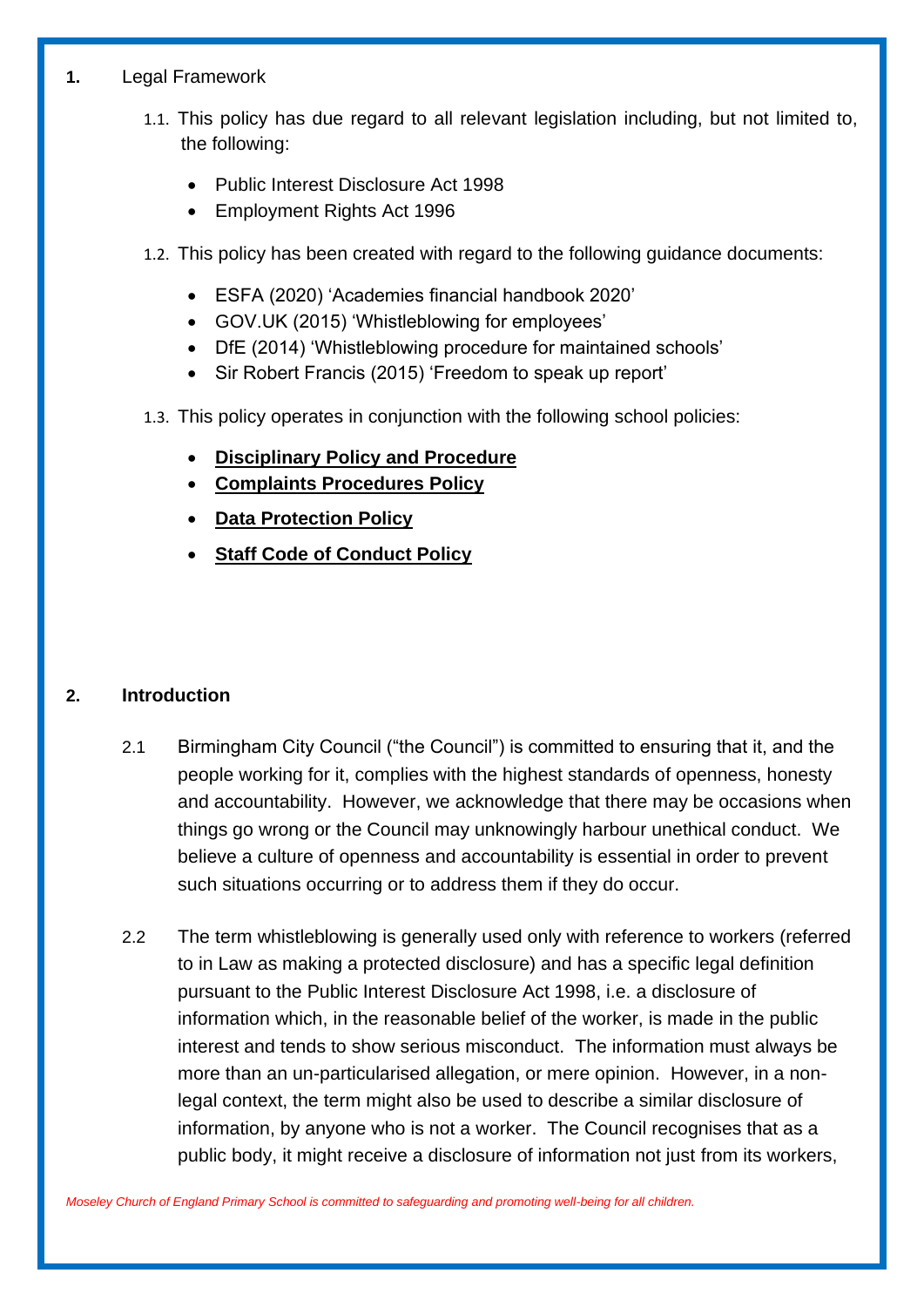but from members of the public as well. In this policy, receipt of any such information will simply be referred to as a "**disclosure**".

- 2.3 The term 'worker' includes an employee of the Council, agency staff, contractor or consultant doing work for the Council, collectively referred to in this policy as "**employees**". A member of the public will be anybody not falling within the definition of 'employees', which might include a governor in a school maintained by the Council, the parent of a child at a school, or a person who uses Council services.
- 2.4 This policy applies to disclosures from employees, but also sets out the Council's commitment to deal with disclosures from members of the public in the same way. To this end, where this policy makes reference to a "**whistleblower**", it refers to

both employees and members of the public who make a disclosure.

- 2.5 This policy is designed to provide guidance on how an employee or a member of the public should report any suspected serious misconduct as well as reassurance that any disclosure can be made safely.
- 2.6 This policy seeks to:
	- a) encourage whistleblowers and/or their representatives to feel confident in raising disclosures in the public interest about suspected serious misconduct in the Council and its services, without fear of reprisals or victimisation, even where the disclosures are not subsequently confirmed by an investigation;
	- b) set out how the Council will handle and respond to disclosures;
	- c) give a clear message that disclosures are taken seriously;
	- d) ensure that where a disclosure proves to be well founded, the individuals responsible for such serious misconduct will be dealt with in an appropriate manner;
	- e) set out what whistleblowers can expect by way of confidentiality and protection when making a disclosure; and
	- f) identify independent support for employees who wish to make a whistleblowing disclosure (see section 7).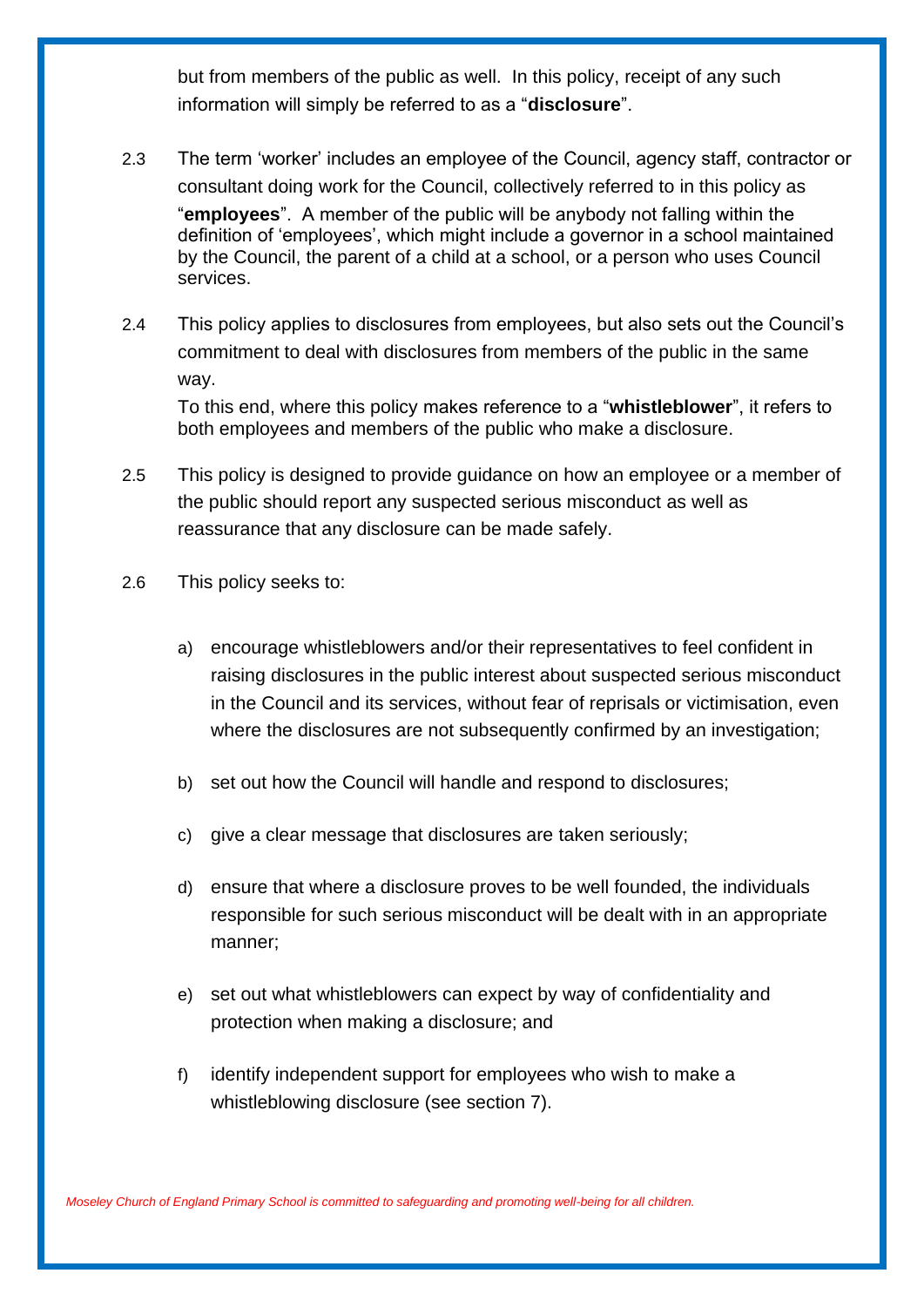- 2.7 Where any individual, irrespective of whether they are an employee or a member of the public , is aware of any serious misconduct, such as:
- failure to comply with a legal obligation;
- a criminal offence :
- a miscarriage of justice;
- a danger to the health or safety of any individual or damage to the environment, or;
- information tending to show that any of the above matters is being deliberately concealed; committed by or related to the actions of:
- the Council (including a school maintained by the Council);
- City Councillors; and/or
- contractors, agency staff, suppliers or consultants of the Council in the course of their work for the Council;

and reports it, the Council will investigate any such disclosure and, where appropriate, in the reasonable opinion of the Council, take action. The Council is also committed to preventing any harassment, victimisation or unfair treatment of any person arising from their whistleblowing, and where appropriate, will take disciplinary action against any employee responsible for such harassment, victimisation or unfair treatment against a whistleblower.

## **3. Exemptions**

- 3.1 This policy will not apply where there is already an appropriate procedure in place for dealing with the concern. Specifically, this policy is not designed to be used:
	- a) for raising or reconsideration of matters that come under existing internal procedures e.g. Grievance, Disciplinary, Capability, Dignity at Work or the Council's general complaints procedure; or
	- b) for allegations that fall within the scope of specific statutory procedures (for example child or vulnerable adult protection) which will normally be referred for consideration under the relevant process, unless the whistleblower has good reason to believe that the appropriate process is not being followed or will not be followed effectively, in which case the provisions of this policy shall apply in relation to that allegation; or
	- c) as an appeal process from any complaint or grievance handled under any of the above procedures.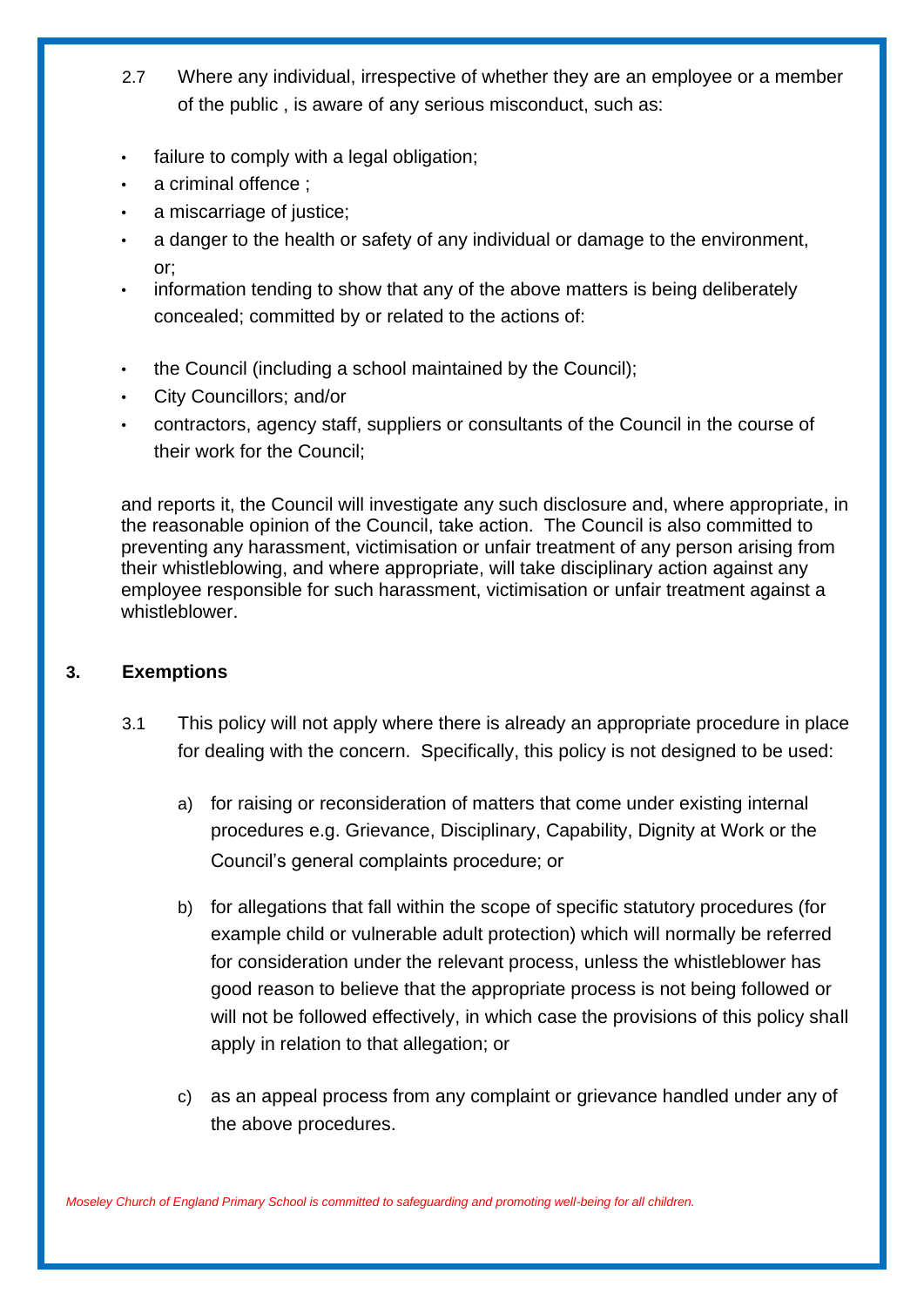- 3.2 Where a disclosure falls outside the scope of this policy, the Council will advise the whistleblower of this and consult with them in respect of taking the matter further, if appropriate. Wherever possible, the Council will comply with the reasonable views of the whistleblower in relation to the disclosure of information, but there may be situations where the Council is legally required to pass on details of a disclosure, without the consent of the whistleblower, such as in Police investigations or legal proceedings.
- 3.3 Likewise, if a disclosure made under a separate Council procedure falls under the remit of a "serious misconduct", the Council will notify the whistleblower of this and investigate the allegation under this policy instead.

## **4. Disclosures made by Employees**

## **The Public Interest Disclosure Act 1998 ("PIDA")**

- 4.1 PIDA is designed to encourage and enable employees to make a disclosure about any suspected serious misconduct, illegal act or a dangerous situation within the organisation.
- 4.2 This is called making a "Protected Disclosure" under PIDA, and when it is made in the public interest and in accordance with this policy, an employee is legally protected from harassment or victimisation and will not be subject to any other detriment as a result of the disclosure.
- 4.3 The person making the disclosure does not have to be directly or personally affected by the serious misconduct, but must believe that the disclosure is true and the disclosure must be made in the public interest.
- 4.4 To be protected, the disclosure must be in the public interest and raise a concern that:
	- a) a criminal offence (e.g. fraud, corruption or theft) has been, is being or is likely to be committed;
	- b) a person has failed, is failing or is likely to fail to comply with any legal obligation to which they are subject;
	- c) a miscarriage of justice is occurring, has been or is likely to occur;
	- d) the health or safety of any individual has been, is being or is likely to be endangered;
	- e) the environment has been, is being or is likely to be damaged, or;
	- f) information relating to any of the above is being deliberately concealed or attempts are being made to conceal the same.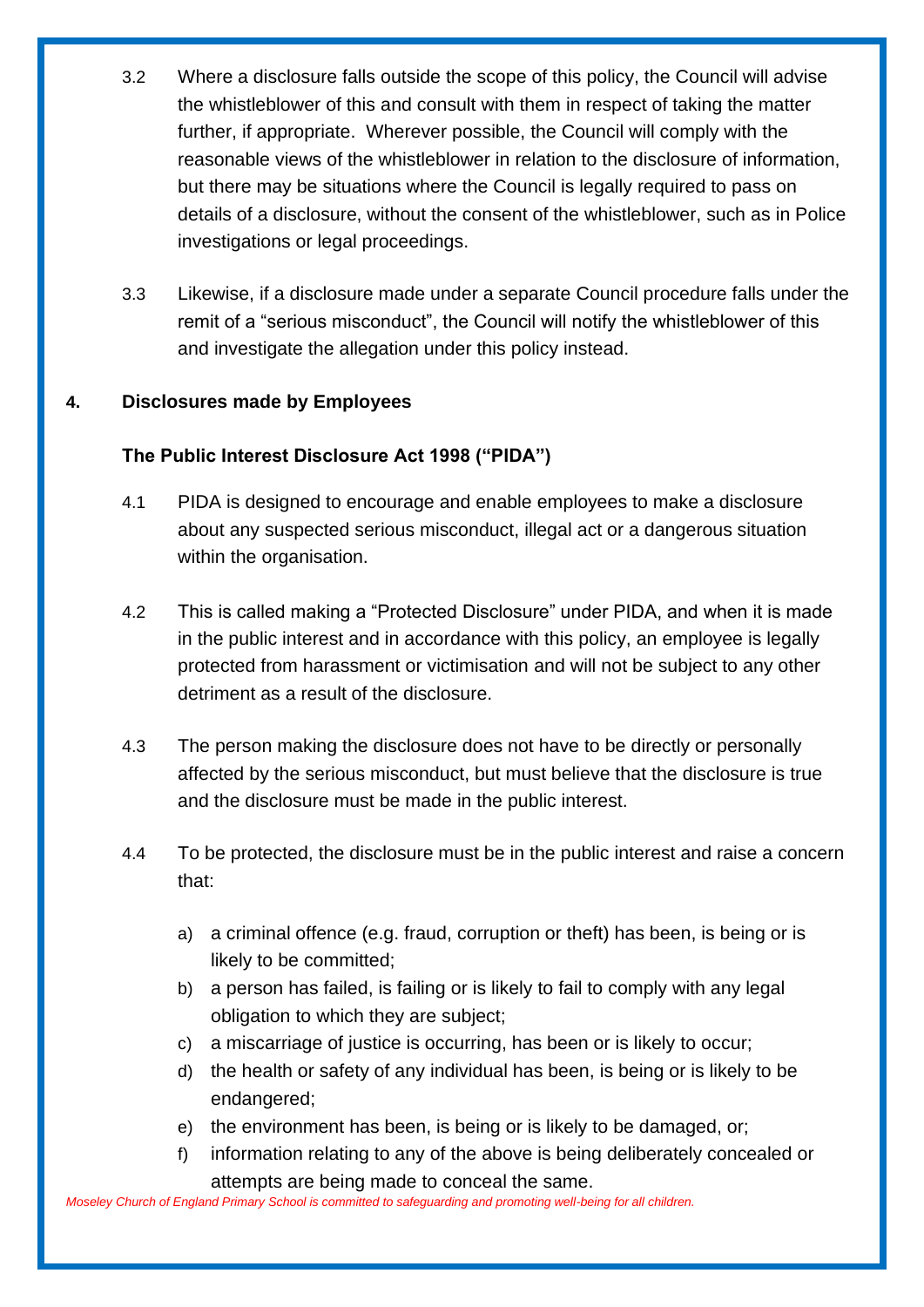- 4.5 PIDA will protect any employee making a protected disclosure, irrespective of whether or not the disclosure relates to information gained in the course of their employment (e.g. a protected disclosure made by an employee acting as a service user would still fall under the PIDA protection).
- 4.6 If an employee does not feel comfortable making a disclosure to the Council, he/she shall be entitled to make a disclosure to other prescribed persons. For further information please see Schedule 2.

## **5. Protecting an employee whistleblower**

## 5.1 Employees are protected if:

- they reasonably believe that the information disclosed, and any allegations contained in it, are substantially true;
- they think they are telling the right person; and
- they believe that their disclosure is in the public interest.
- 5.2 Any employee who makes a 'protected disclosure' which meets the definition in PIDA is legally protected against victimisation and shall not be subject to any other detriment for whistleblowing. The Council has adopted this policy in order to encourage early internal whistleblowing and demonstrate its commitment to preventing victimisation. If an employee claims that, despite that commitment, he or she has been victimised for making a disclosure, he or she should make a further complaint under this whistleblowing procedure directly to the City Solicitor.
- 5.3 An employee has the right to complain of victimisation as a result of any whistleblowing to an employment tribunal.
- 5.4 Any allegation that an employee has victimised a whistleblower will be taken seriously by the Council and managed appropriately. In particular, the employee alleged to have caused the victimisation could:
- be subject to an internal Council investigation and potential disciplinary action, including dismissal;
- face a civil claim personally, as the affected whistleblower could be entitled to directly issue a legal claim against the offender.

## **6. Individuals employed or working in maintained schools**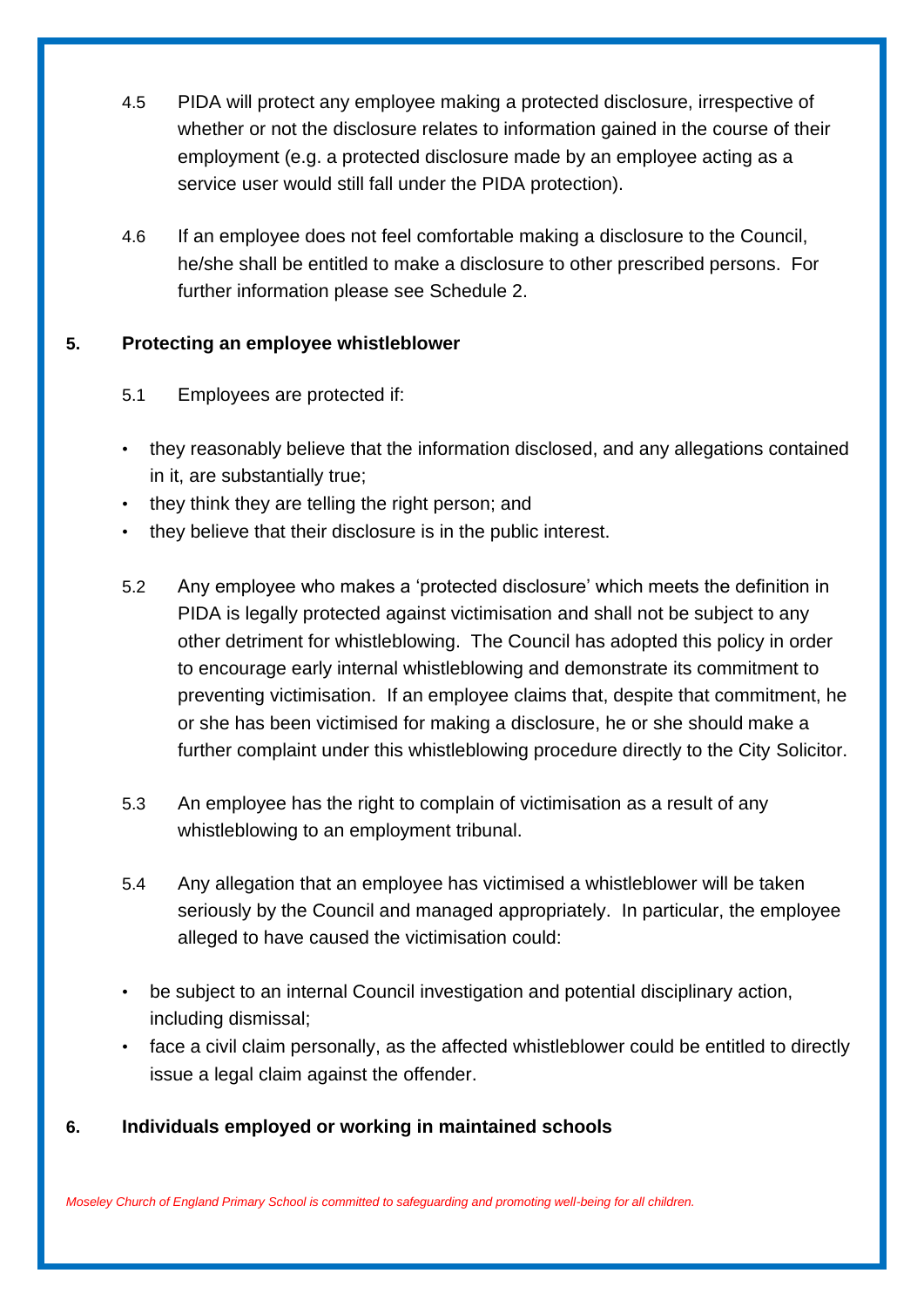#### **Community Schools, Community Special Schools, Voluntary Controlled Schools, Pupil Referral Units and Maintained Nursery Schools**

- 5.1 Individuals employed by the Council in community schools, community special schools, voluntary controlled schools, pupil referral units and maintained nursery schools are covered by this policy, but are generally expected to raise a disclosure within the school in the first instance , unless paragraph 5.4 applies.
- 5.2 Employees in schools are expected to use school procedures such as grievance and anti-harassment where appropriate.
- 5.3 Where the employee working in a school considers one or more incidents amount to a safeguarding incident, they should make a report under the Schools Safeguarding policy.
- 5.4 However, if the employee has good reason to believe that
	- a) their disclosure will not be managed properly within the school, or;
	- b) that he/she will be exposed to victimisation or any other detriment as a result of making the disclosure; or
	- c) the disclosure is about another school or another service provided by the Council;

then the employee may make the disclosure directly to the Council.

- 5.5 Employees who make a disclosure to the Council about the school in which they work should set out why they feel unable to make the disclosure directly to the school.
- 5.6 In community schools, community special schools, voluntary controlled schools, pupil referral units and maintained nursery schools, the Council expects the disclosure to be made to the Head Teacher and/or Chair of Governors unless there are circumstances in which the employee feels that disclosure in this way is not appropriate or has or will not have been dealt with satisfactorily, in which case disclosure may be made directly to the Council, in accordance with this policy, as set out in 5.4 above.
- 5.7 This policy requires the Head Teacher or Chair of Governors in a community school, community special, voluntary controlled, pupil referral unit or maintained nursery school to respond to a disclosure in the same way as the Council would respond, as referred to in section 10. The Head Teacher or Chair of Governors, as the case may be, is expected to seek advice as necessary from the Council.

#### **Foundation and voluntary-aided schools**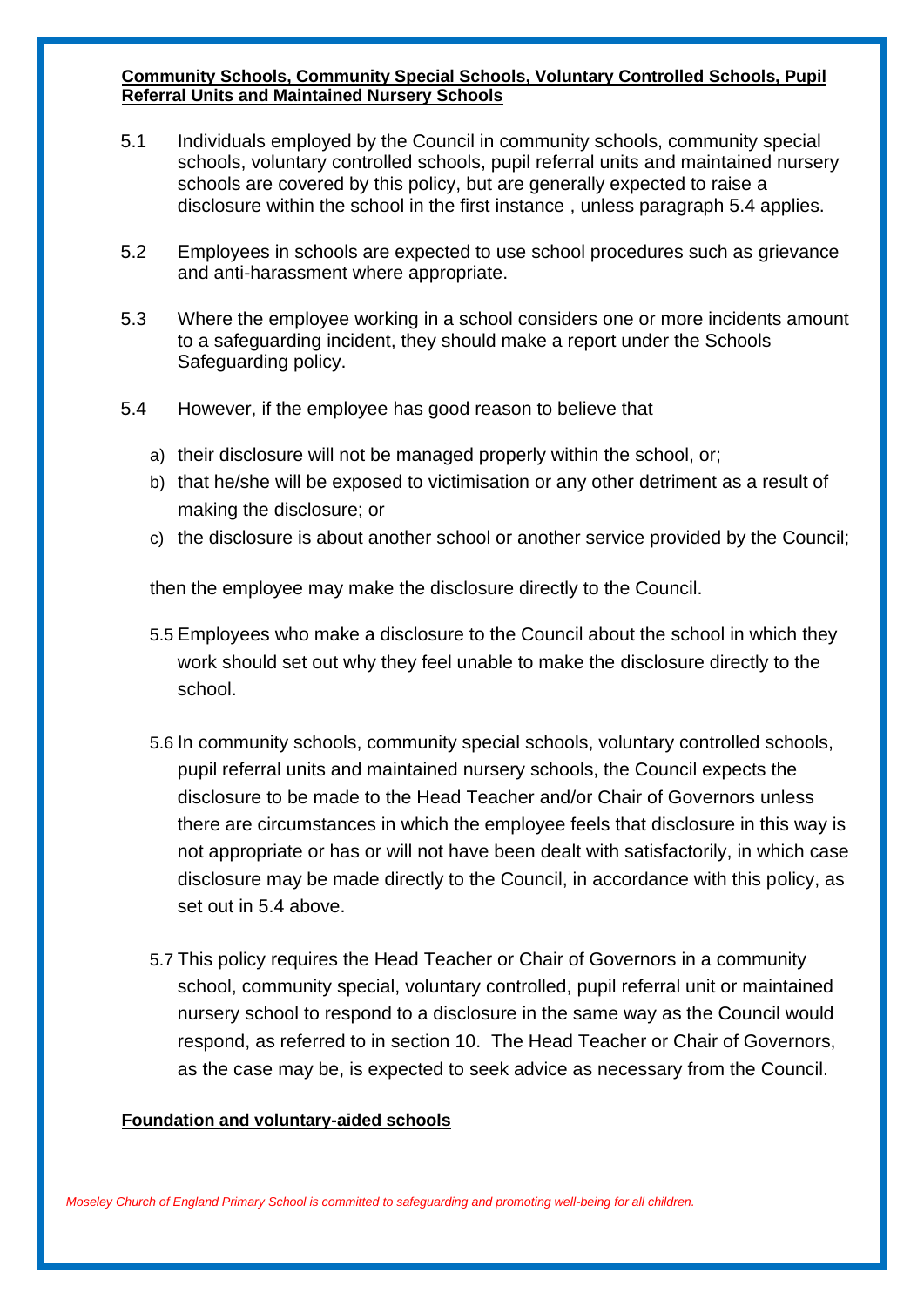- 5.8 In foundation and voluntary-aided schools that are also maintained (i.e. funded) by the Council, the governing body, not the Council, is the employer. It is therefore the responsibility of the governing body to adopt a whistleblowing policy. The Council recommends its own policy to the governing bodies of foundation and voluntary- aided schools.
- 5.9 In a foundation or voluntary-aided school, it is for the governing body to decide how, within its policy, employees may make a qualifying disclosure which they do not feel able to share with the Head Teacher or Chair of Governors. For example, a church school may wish to have discussions with the appropriate diocesan authority.
- 5.10 The Council will acknowledge disclosures in respect of foundation or voluntaryaided schools and deal with those disclosures having regard to the legal position of the governing bodies of those schools (as employer) and to its own position as the maintaining authority for those schools.
- 5.11 Employees in foundation or voluntary-aided schools, who wish to make a disclosure about other schools or about Council services outside the school where they work, should report the disclosure directly to the Council under this policy, as a member of the public.

## **6. Academies/ Sixth Form Colleges / Free schools / FE Establishments**

- 6.1 Although the Council does not maintain academies, sixth form colleges, free schools or further education establishments and although these institutions need to adopt their own procedures, the Council will acknowledge any disclosures revealed to it about these organisations. If those concerns do relate to the functions of the Council they will be dealt with under section 10 of this policy.
- 6.2 The Council has no legal powers to investigate a disclosure made in respect of academies, sixth form colleges, further education establishments and/or free schools (except for disclosures made in respect of safeguarding issues and Special Educational Needs). Upon receipt of such disclosures, the Council will contact the whistleblower to discuss referral of the disclosure to the Department for Education or the Education Funding Agency (the Government Agency that has oversight of academy, sixth form colleges, further education establishments and free schools, and to whom complaints/ disclosures in respect of these institutions should be made). However, the Council may refer information disclosed to it directly to the Department for Education or the Education Funding Agency, without disclosing the identity of the whistleblower, without the whistleblower's consent, where it is deemed appropriate to do so.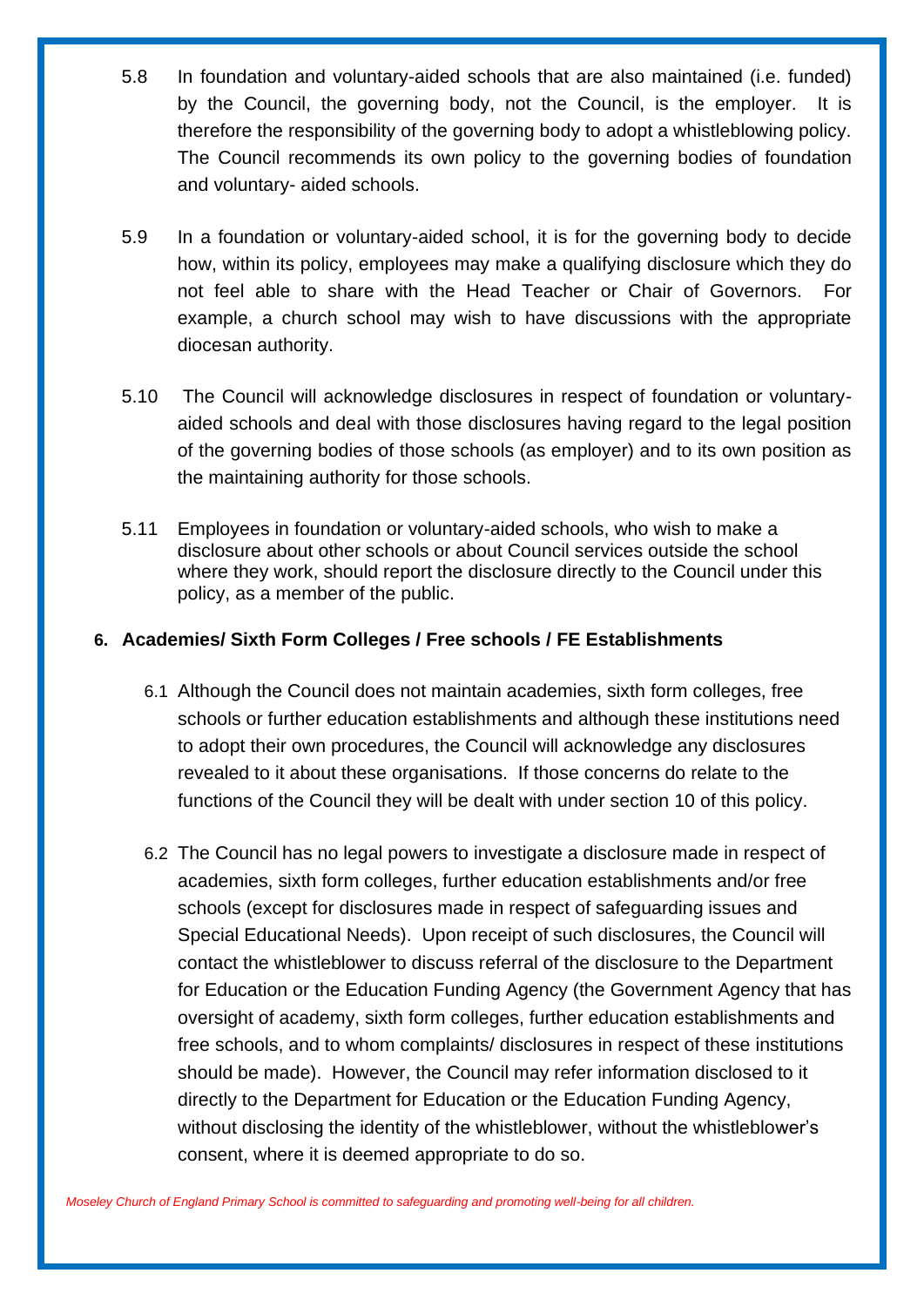- 6.3 In respect of disclosures of serious misconduct relating to safeguarding children or vulnerable adults, and/or Special Educational Needs the Council has a legal obligation to investigate, and will do so, irrespective of the status of the school.
- 6.4 The Council will work with the Education Funding Agency and the Department for Education to review the outcome of any disclosure referred to them.
- 6.5 It is recommended that where an academy, sixth form college, free school or further education establishment receives a protected disclosure, they seek advice from their appropriate professional advisor(s). If they are unable to obtain such advice, they

can approach the Charity, Public Concern at Work (0207 404 6609) [http://www.pcaw.org.uk,](http://www.pcaw.org.uk/) which may be able to assist.

## **7. Advice to employees wishing to make a disclosure**

- 7.1 Employees who have major concerns arising from their employment may wish to seek independent advice from their union or the charity Public Concern at Work (0207 404 6609 [–](http://www.pcaw.org.uk/) [http://www.pcaw.org.uk\),](http://www.pcaw.org.uk/) to see whether the information which they wish to report would meet the definition of a 'protected disclosure' and whether they should be using this policy, or some other procedure.
- 7.2 For any person employed and managed by the Council, confidential support is also available via the Employee Assistance Programme, which can be accessed via People Solutions.
- 7.3 For employees in schools that have also purchased the Employee Assistance Programme service, please contact your manager for access details.

## **8. Whistleblowing by members of the public**

- 8.1 Unlike disclosures by employees, PIDA does not offer legal protection for disclosures made by members of the public. However, the Council will take reasonable and appropriate action to protect members of the public when they make a disclosure.
- 8.2 The Council considers that any disclosure made by members of the public in respect of serious misconduct should be handled in the same way as disclosures made by employees.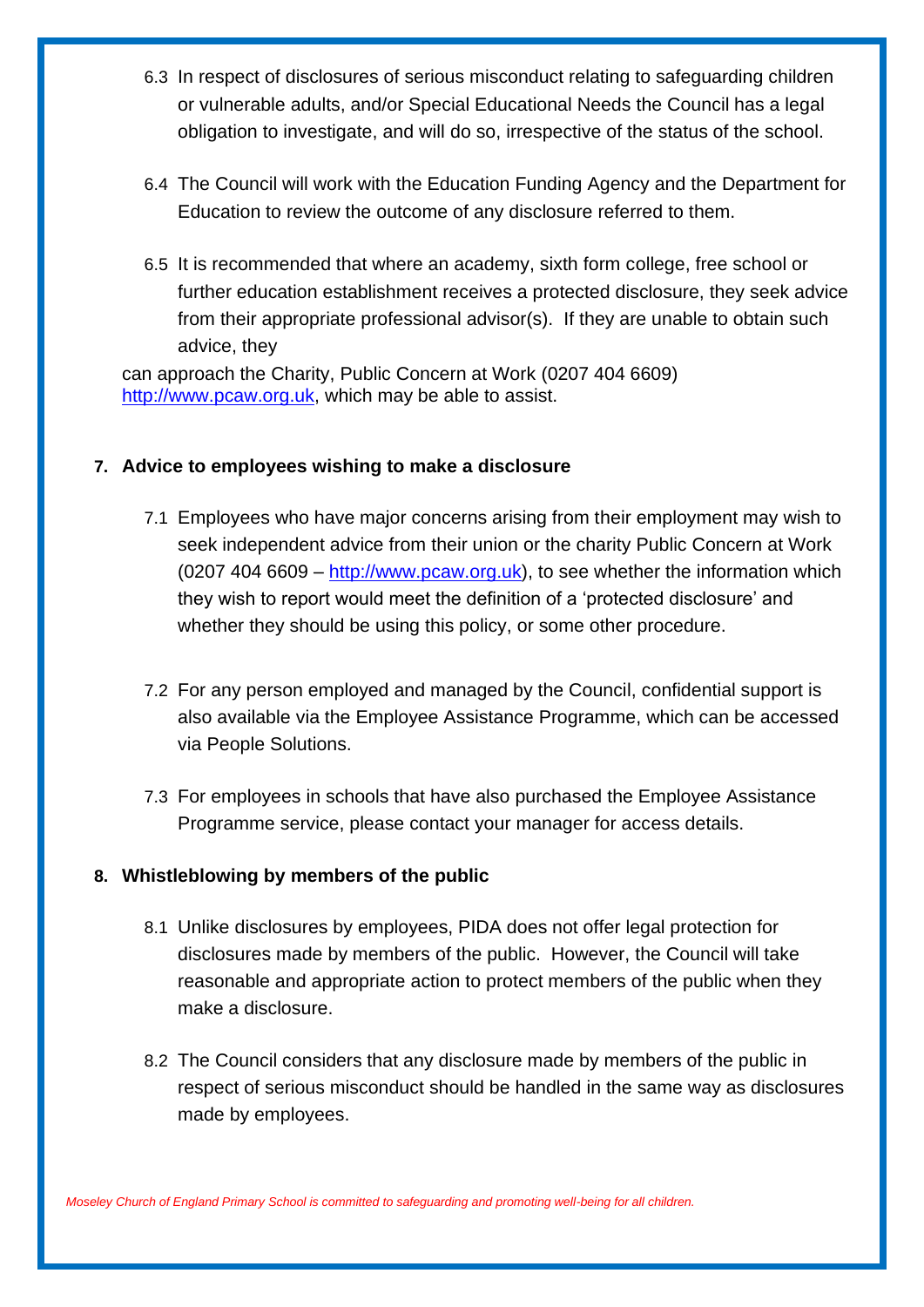8.3 Once a disclosure from a member of the public has been received by the Council, it will be handled in the same way as a disclosure made by an employee under PIDA and the provisions of section 10 shall apply.

## **9. How to report an actual or suspected serious misconduct**

9.1 A person who wishes to report any suspected serious misconduct ("a disclosure") to the Council should contact the Council either by

e-mail to **whistleblowing@birmingham.gov.uk;**

 post to:- **Whistleblowing c/o the City Solicitor Birmingham City Council PO BOX 15992 Birmingham B2 2UQ** 

telephone:- **0121 303 7602**

setting out the following information:

 Name (unless they wish to be anonymous) Contact details (unless they wish to be anonymous) Who has committed the alleged serious misconduct? What is the nature of the alleged serious misconduct? Is the person making a disclosure employed by Birmingham City Council? If not, does that person work in a school (if so, which one)? Is the person a service user/member of the public?

- 9.2 Council employees are also entitled to make a protected disclosure through their manager, if they feel confident in approaching their manager to report a disclosure of serious misconduct that falls under this policy. The manager must follow the obligation of confidentiality, but must, as soon as possible, and no later than 2 working days after receiving the protected disclosure, log the disclosure in accordance with 9.1 above, and then confirm to the employee concerned, in writing or email, that this matter has been recorded.
- 9.3 In the event that an employee does not feel comfortable in making a disclosure to the Council, they are entitled to make a protected disclosure to a number of other organisations. For further information as to whom, other than the Council, a protected disclosure can made, see:

[https://www.gov.uk/government/uploads/system/uploads/attachment\\_data/file/36064](https://www.gov.uk/government/uploads/system/uploads/attachment_data/file/360648/bis-14-1077-blowing-the-whistle-to-a-prescribed-person-the-prescribed-persons-list-v4.pdf)  [8/bis-14-1077-blowing-the-whistle-to-a-prescribed-person-the-prescribed-personslist](https://www.gov.uk/government/uploads/system/uploads/attachment_data/file/360648/bis-14-1077-blowing-the-whistle-to-a-prescribed-person-the-prescribed-persons-list-v4.pdf)[v4.pdf](https://www.gov.uk/government/uploads/system/uploads/attachment_data/file/360648/bis-14-1077-blowing-the-whistle-to-a-prescribed-person-the-prescribed-persons-list-v4.pdf)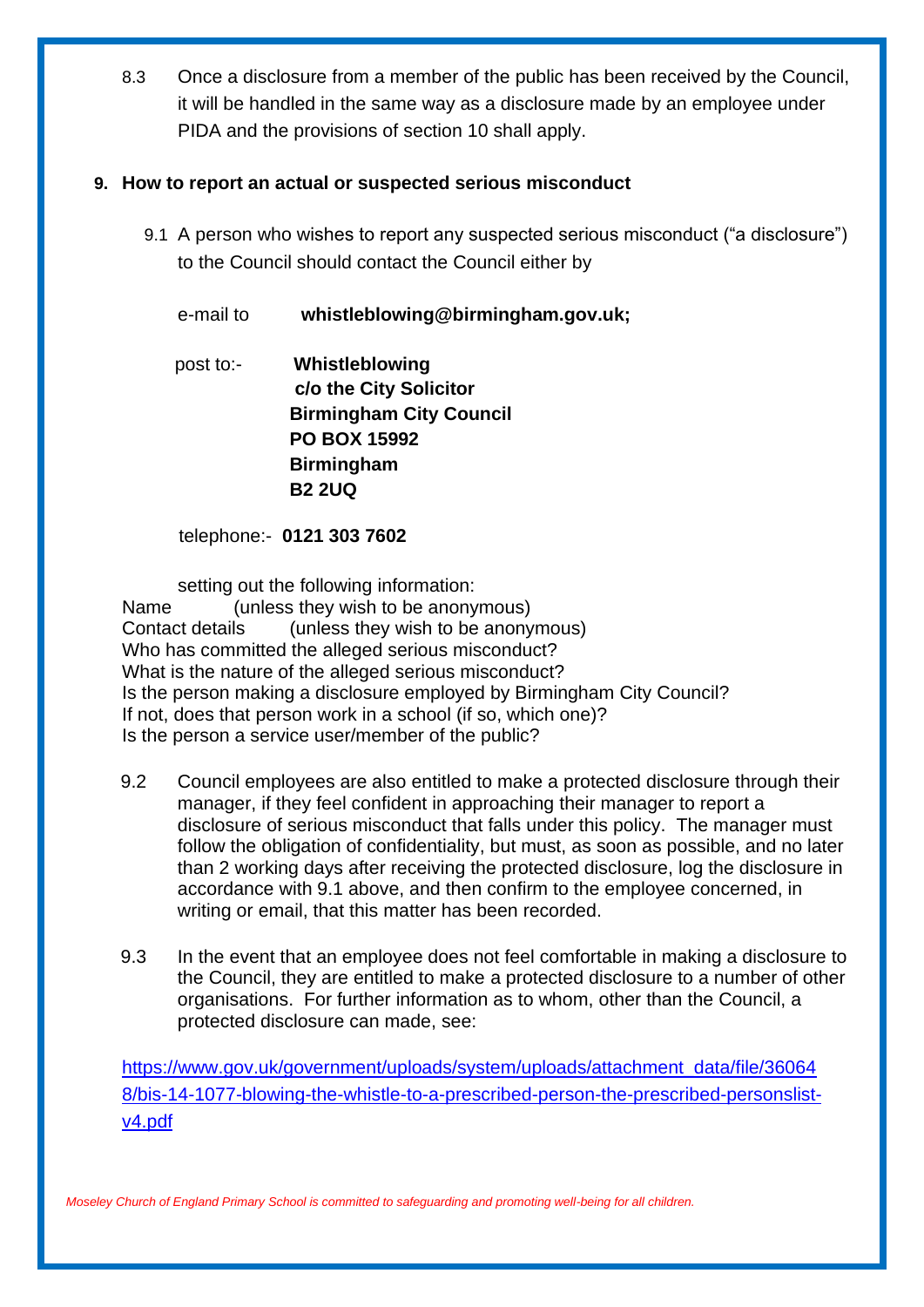#### **10. How the Council will respond to a disclosure**

10.1The Council will acknowledge receipt of a disclosure, whether it has been made by a member of the public or an employee, within 2 working days. In some cases, if

insufficient information is provided with the initial disclosure (in the reasonable opinion of the Council), the whistleblower may be asked to provide further information and the procedure may not continue until this has occurred. All initial contact will usually be made by the Council's Legal Services office.

- 10.2The Council will then consider and decide whether the disclosure falls under the criteria within this policy and, if not, wherever possible, it will recommend how those concerns can instead be taken forward using appropriate existing council procedure(s) (such as the 'Your Views' process of the Council). The Council's decision will be given to the person making the disclosure, wherever possible, as soon as possible after receipt of the disclosure and usually within 5 working days after acknowledging receipt of the disclosure. The decision letter will state whether or not the disclosure is considered to fall under the policy and how it will be dealt with.
- 10.3There are situations where the Council is legally required to investigate, under separate procedures, without the consent of the whistleblower, such as investigating allegations of ill-treatment or abuse of children or vulnerable adults (safeguarding). In these circumstances, the Council will, wherever possible, advise the whistleblower that the disclosure will be investigated under another process, but there may be situations where it is not appropriate to disclose the existence of these investigations or any further details.
- 10.4When a disclosure is considered to come under the whistleblowing policy the Council will appoint an investigator at its earliest opportunity. This may be an appropriate officer within the Council, or an independent investigator, dependent on the nature of the disclosure and at the reasonable discretion of the Council. Once the Council has assigned an investigator, he/she will be instructed to contact the whistleblower at the first available opportunity and in any event no later than 10 working days from the date of their appointment, to advise them of the following:

a)the name of the investigator appointed to undertake the investigation;

- b)arrangements for confidentiality;
- c) how the person making the disclosure will be expected to contribute to the investigation:
- d)the outcome of any discussions which may have taken place over anonymity;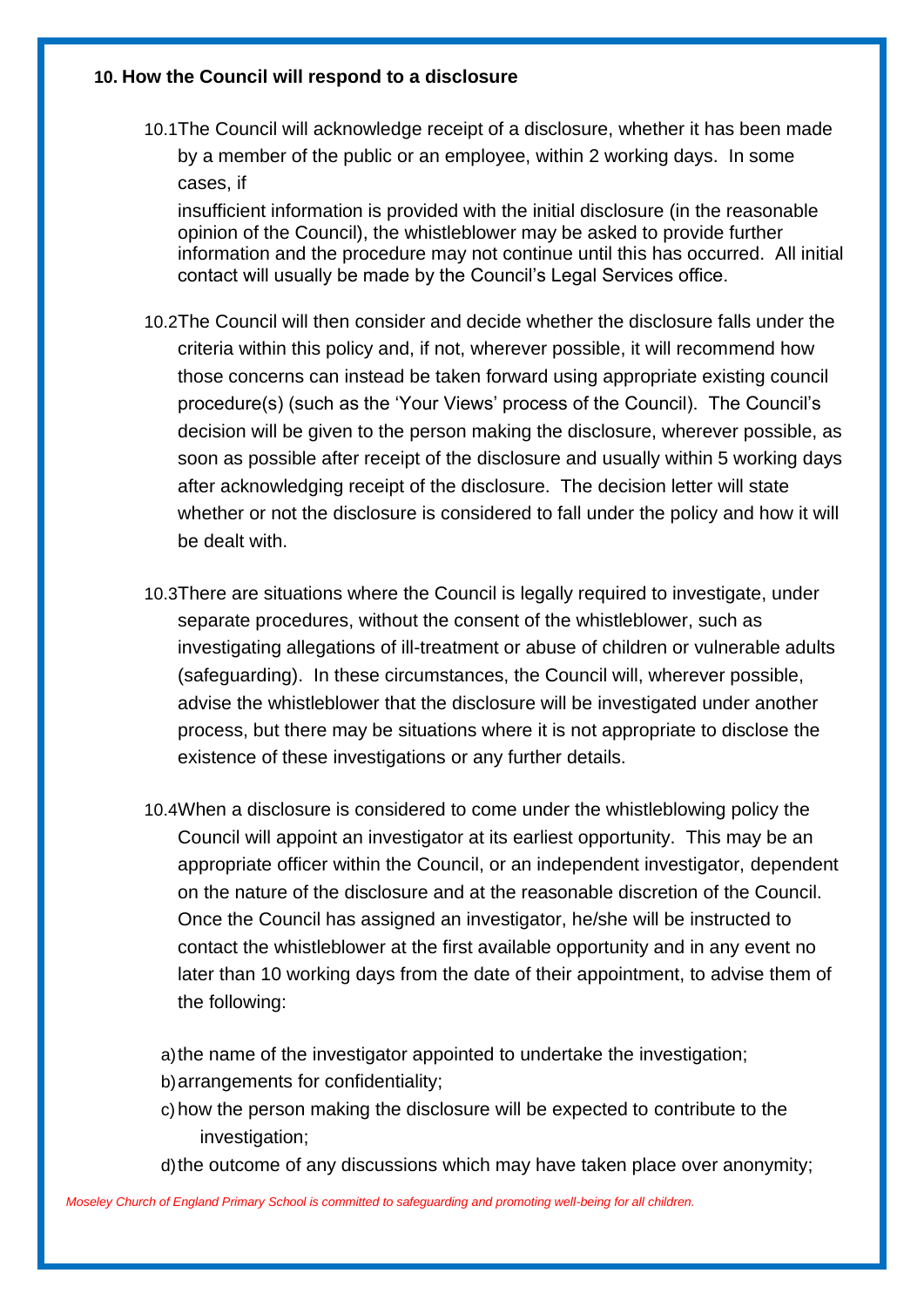e)an estimate of how long the investigation is likely to take;

- f) the right of an employee whistleblower to representation by a recognised trade union or work colleague at any meeting; and
- g)If they are a member of the public whistleblower, to discuss whether it would be appropriate for them to bring support or representation to any meeting.
- 10.5However, dependent on the nature of the disclosure or the reasonable wishes of the whistleblower, it may instead be preferable, or more appropriate or convenient, for contact regarding the disclosure to remain with the Council's Legal Services office.
- 10.6In any event, the Council will arrange to keep the whistleblower updated throughout the process and, wherever possible, will seek to advise the whistleblower of the outcome of the investigation. However, the Council is bound by the Data Protection Act 1998 and the Human Rights Act 1998 in respect of allegations relating to individuals, and may not be able to disclose specific information in certain circumstances.
- 10.7The use of this policy does not automatically amount to acceptance by the Council that the information provided by an employee is necessarily a protected disclosure.
- 10.8The Council shall treat all disclosures consistently and fairly.

## **11. Confidentiality and Anonymity**

- 11.1PIDA does not contain any specific provisions for confidentiality in relation to protected disclosures. However, the Council will seek to treat all disclosures in confidence as a means of preventing victimisation and will endeavour to avoid disclosing information identifying any whistleblower, even if the Council considers that the disclosure by the whistleblower falls outside the scope of a protected disclosure. Although, please be aware, there are situations where due to the circumstances of the alleged serious misconduct, it may be impossible to avoid disclosing information identifying any whistleblower. In these circumstances, the Council will consult with the whistleblower prior to the disclosure taking place.
- 11.2The Council may also be required to disclose the identity of the whistleblower to third parties, where necessary for the purposes of undertaking investigations, for example where the disclosure relates to criminal offences where the Council considers that the Police should investigate.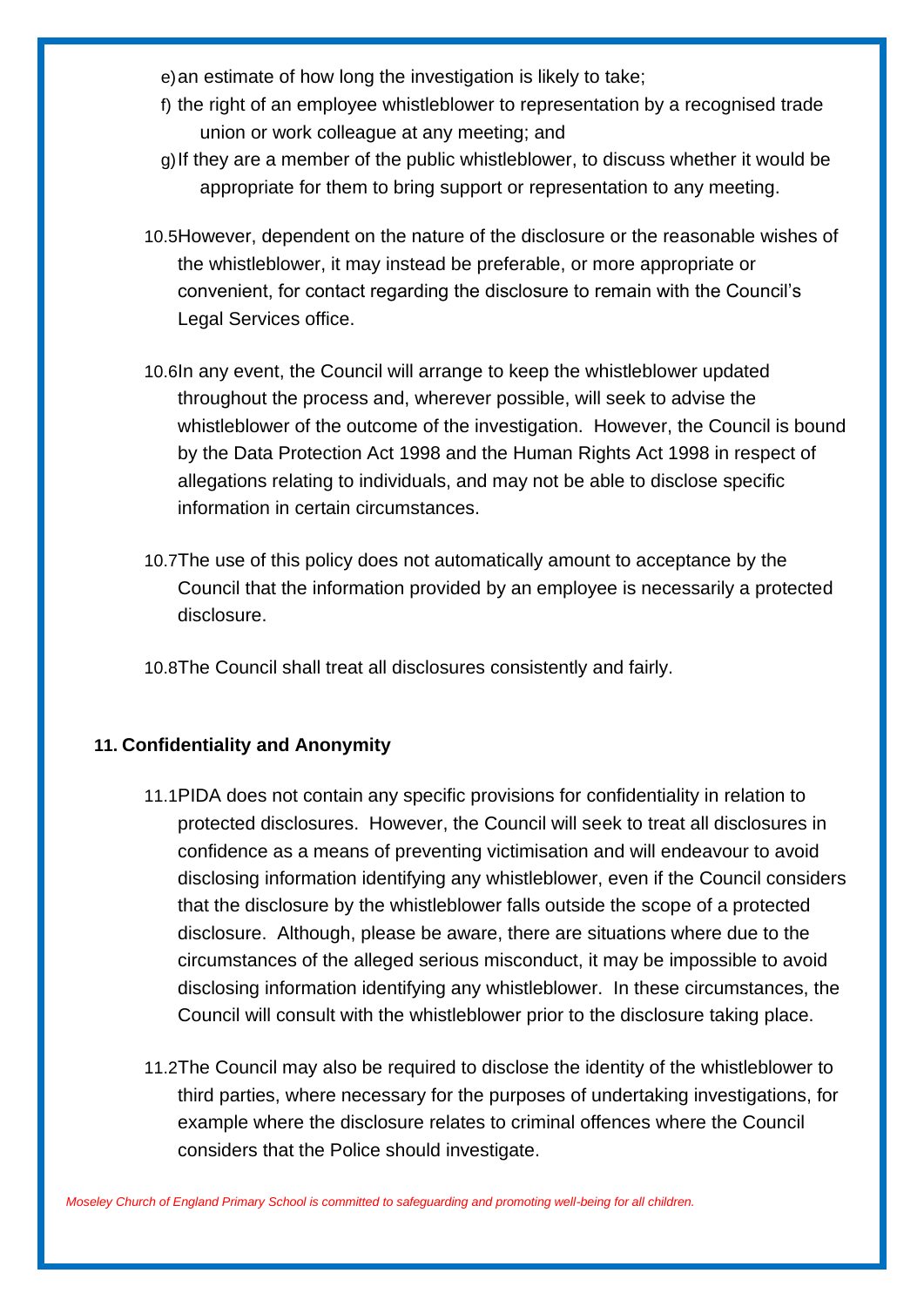- 11.3There may also be situations where the Council is obliged to disclose information, such as where there are legal proceedings following on from investigation of the disclosure. This may require the disclosure of witness statements or correspondence, and there is also the possibility that the whistleblower may be expected to give evidence at any hearing. In these circumstances, the Council will discuss the implications for the whistleblower and, where appropriate, discuss appropriate support arrangements.
- 11.4Anonymous disclosures will always be considered but, depending on the information given and the credibility of the evidence, there may not be enough information or sufficient evidence to pursue an investigation without the investigator being able to contact the whistleblower for further information.
- 11.5The Council, as a public authority, is subject to the Freedom of Information Act 2000. This means there is a presumption that the Council discloses any information it holds, unless that information falls under one or more exemptions and, in most cases, that the application of that exemption is in the public interest.
- 11.6The Freedom of Information Act 2000 contains exemptions that may be applicable to permit the withholding of information identifying the whistleblower, including:
	- s.40 Personal Data.
	- s.41 Information which, if disclosed, would give rise to an actionable breach of confidence.
- 11.7If the Council receives a request for information identifying a whistleblower, it will contact the whistleblower to seek their reasonable views in respect of the disclosure or withholding of the information requested and, wherever possible, it will seek to comply with those views.
- 11.8The Council is mindful, in reconciling the legal obligation to disclose information it holds under the Freedom of Information Act 2000, of its legal obligations under:
	- a) The Public Interest Disclosure Act 1998 to avoid the discrimination or victimisation of employees or any other detriment on the part of the employee; and
	- b) The Health and Safety at Work etc. Act 1974, to protect the health and safety (including mental health) of employees.

## **12. Recording and monitoring complaints**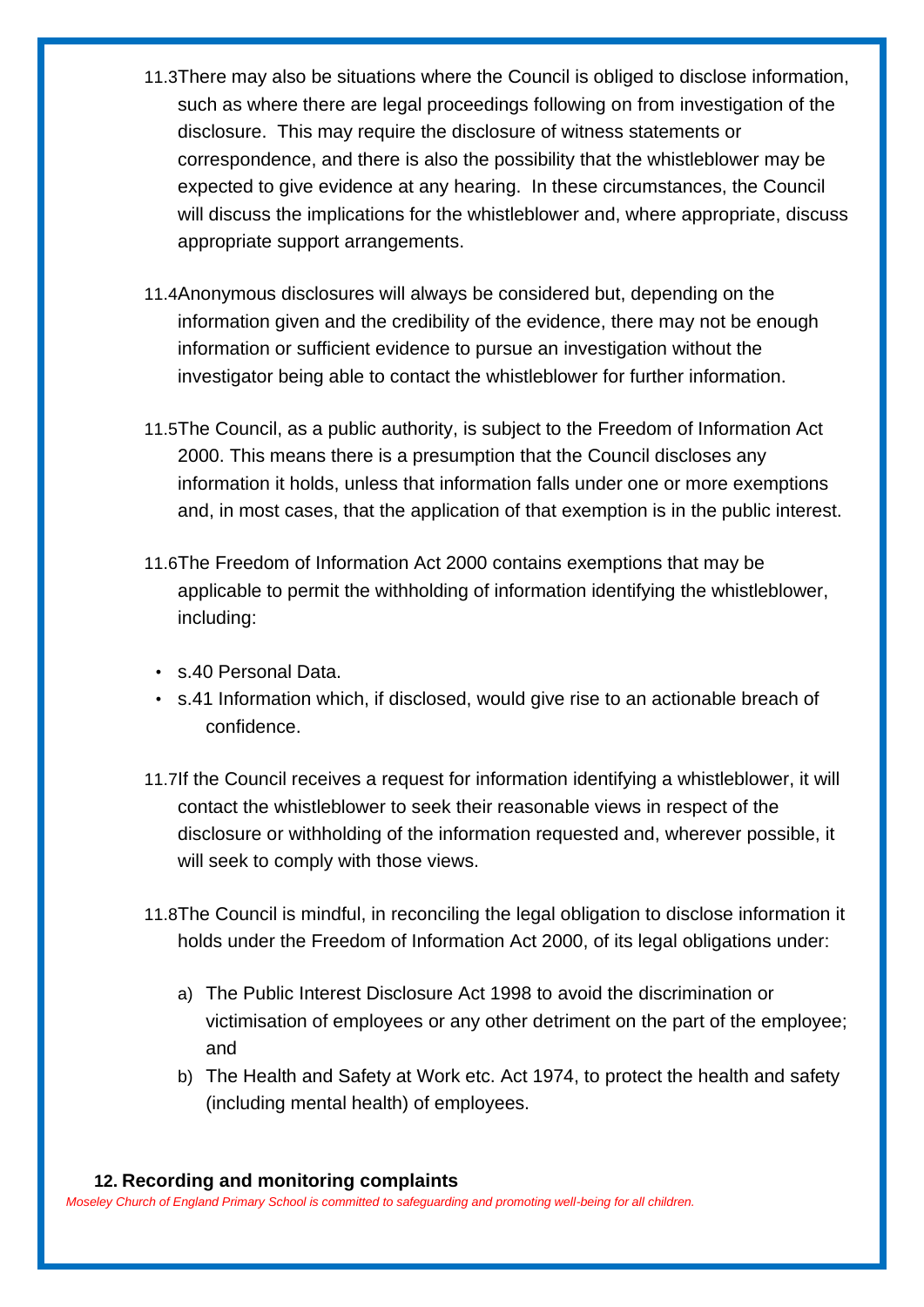- 12.1The Council is legally required to maintain a list of disclosures raised by employees made under PIDA. Inclusion in this list does not amount to acceptance that the communication is a Protected Disclosure and any subsequent decision that the matter falls outside PIDA will be added to the record on the list.
- 12.2The Council will also record all disclosures of serious misconduct made to it by members of the public.
- 12.3For the purposes of investigating whether or not there are any systemic issues that need to be addressed, and to monitor the performance of any investigation, an anonymised summary of all disclosures of serious misconduct, made by employees or members of the public, will be sent on a quarterly basis to the Heads of Service for the directorate to which the complaints relate and every six months to the Chief Executive and Deputy Leader of the Council.
- 12.4The Council will record details of all disclosures made under this policy, anonymising the identity of the whistleblower and use this information for the purposes of identifying areas of concern, which may indicate further action is required, and where appropriate, share this information with other regulatory bodies.
- 12.5Both lists are maintained in accordance with the Data Protection Act 1998.
- 12.6A report on the number of concerns will be published annually. This report will not include any information identifying any whistleblower.
- 12.7 This policy will be reviewed on an annual basis. Date for next renewal is September 2022.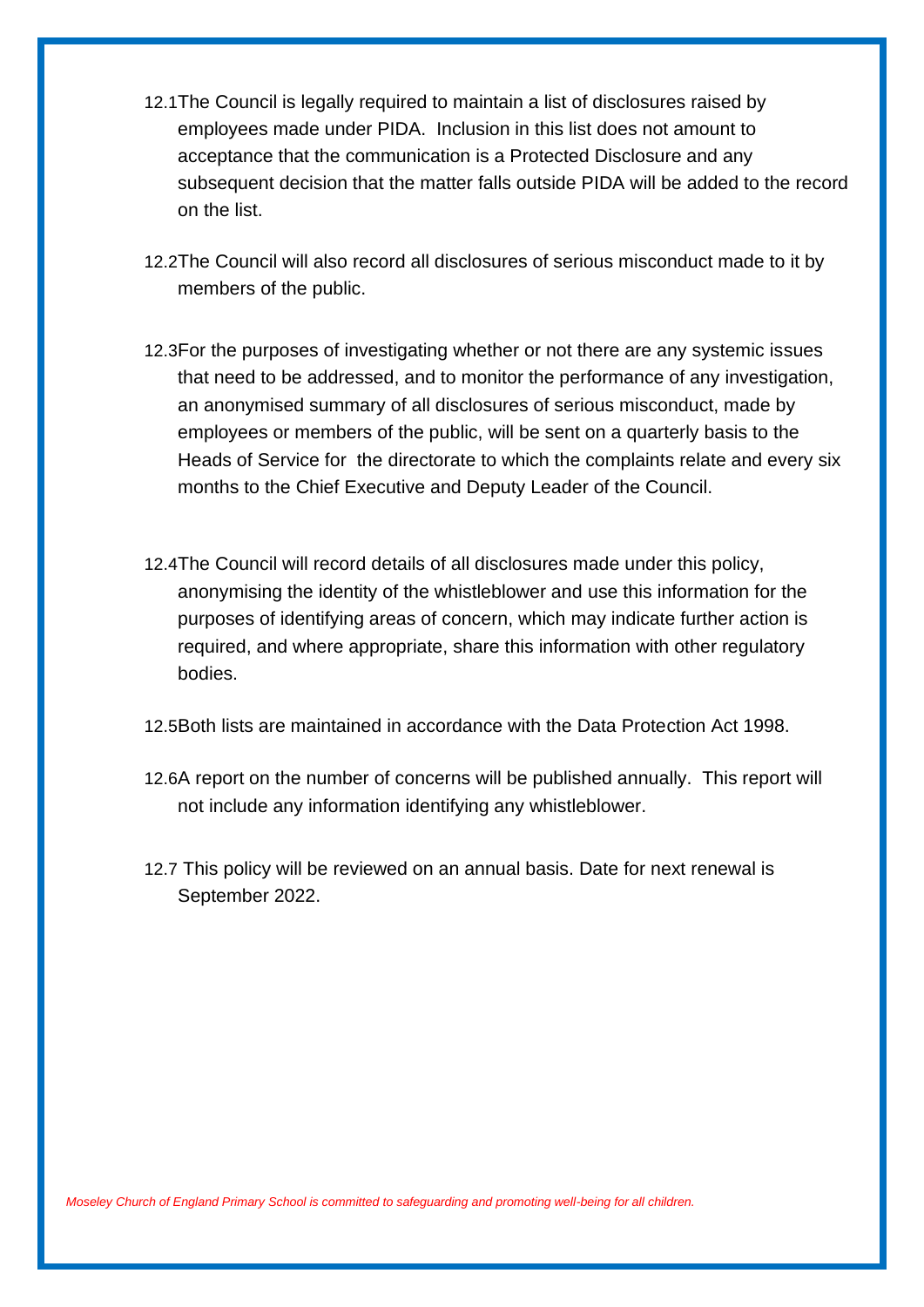## **Schedule 1**

#### **The Nolan Principles of Conduct Underpinning Public Life**

- **1. Selflessness –** Holders of public office should act solely in terms of the public interest.
- **2. Integrity –** Holders of public office must avoid placing themselves under any obligation to people or organisations that might try inappropriately to influence them in their work. They should not act or take decisions in order to gain financial or other material benefits for themselves, their family, or their friends. They must declare and resolve any interests and relationships.
- **3. Objectivity –** Holders of public office must act and take decisions impartially, fairly and on merit, using the best evidence and without discrimination or bias.
- **4. Accountability –** Holders of public office are accountable to the public for their decisions and actions and must submit themselves to the scrutiny necessary to ensure this.
- **5. Openness –** Holders of public office should act and take decisions in an open and transparent manner. Information should not be withheld from the public unless there are clear and lawful reasons for so doing.
- **6. Honesty –** Holders of public office should be truthful.
- **7. Leadership –** Holders of public office should exhibit these principles in their own behaviour. They should actively promote and robustly support the principles and be willing to challenge poor behaviour wherever it occurs.

**Holders of public office** are defined in law. They include local government Councillors, school governors and clerks to school governing bodies. They also include certain senior local government officers required to be appointed by law.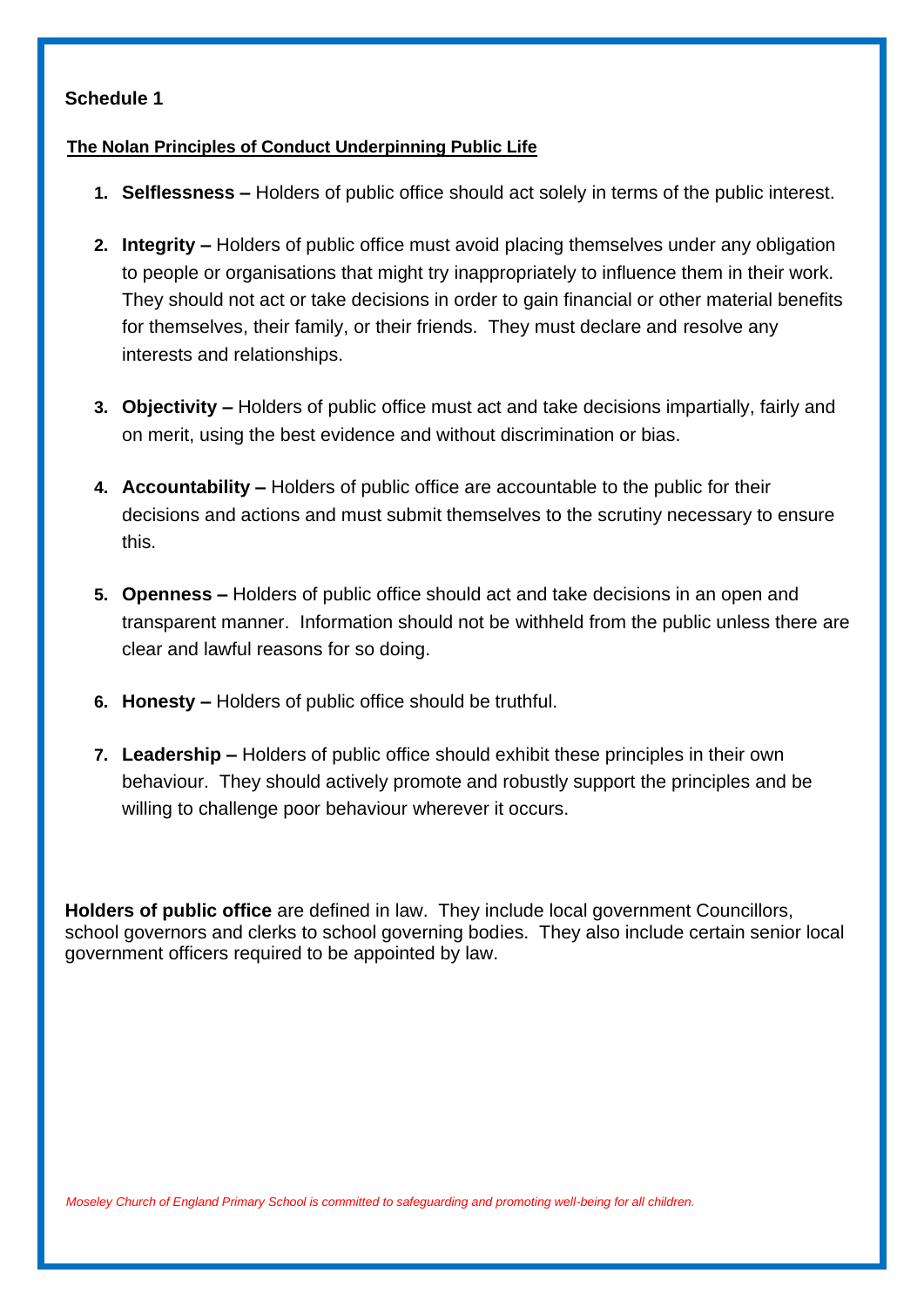## **Schedule 2**

**List of other bodies a whistleblowing disclosure can be made to.** 

[https://www.gov.uk/government/uploads/system/uploads/attachment\\_data/file/404330/bis-15-](https://www.gov.uk/government/uploads/system/uploads/attachment_data/file/360648/bis-14-1077-blowing-the-whistle-to-a-prescribed-person-the-prescribed-persons-list-v4.pdf) [43blowing-the-whistle-to-a-prescribed-person-list-of-prescribed.pdf](https://www.gov.uk/government/uploads/system/uploads/attachment_data/file/360648/bis-14-1077-blowing-the-whistle-to-a-prescribed-person-the-prescribed-persons-list-v4.pdf)